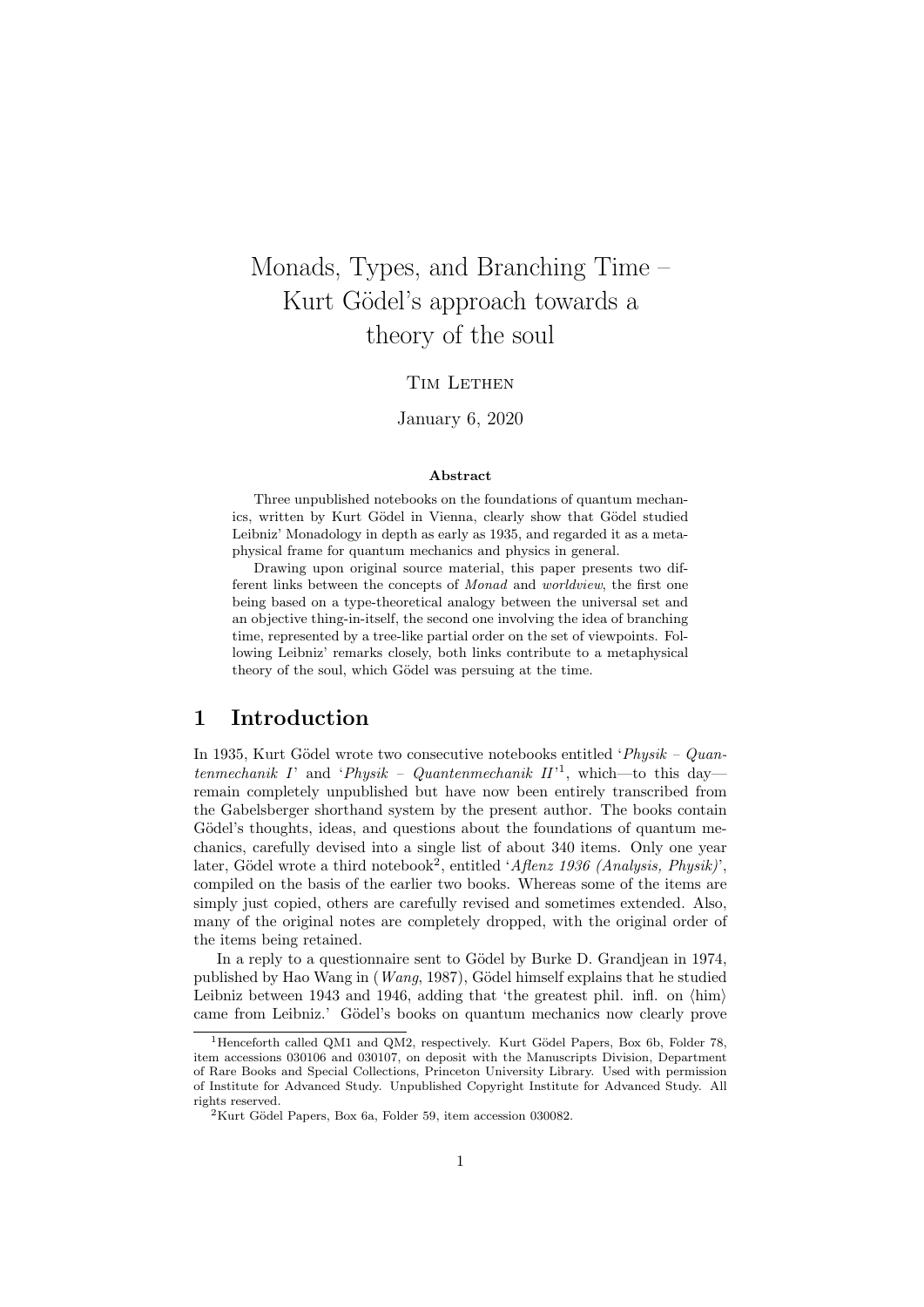that he did indeed study at least Leibniz' Monadology<sup>3</sup> as early as  $1935$  (or even earlier). Side by side with rather technical considerations, the books also contain many philosophically orientated comments, in many cases closely connected to Leibniz' Monadology.<sup>4</sup>

The following section will concentrate on an analogy between the universal set and an objective thing-in-itself. Here, Gödel describes what might be seen as a kind of monadologic type theory. Section 4 then concentrates on a more complex link between monads and worldviews, with the latter being organized in tree-like structures, representing models of branching time. Section 5 briefly reviews the history of branching time, comparing Gödel's notion to those introduced by Saul Kripke (in connection with A.N. Prior's tense logic) and Nuel Belnap (in connection with relativity and indeterminism).

Throughout the paper, Gödel's notes are presented as close to the original as possible. [Square brackets] and (parentheses) are Gödel's own, further additions by the present author are marked in  $\langle \text{angle brackets} \rangle$ . Although the items in the later Aflenz book are often more elaborate, the particular case always decides, which comment suits the situation best. Also note that the last item of QM2, which has been considered in the Aflenz book, is item 318. As the order of Gödel's notes (and sometimes even within the notes) does not necessarily reflect his overall train of thought, this paper is aiming at reconstructing and presenting Gödel's main ideas. For brevity, we will concentrate on the central passages of the items in question.

## 2 Monads and types

The application of Leibniz' monadology to quantum mechanics and physics in general starts with a first vague comment on metaphysical systems regarded as 'frames for physical theories'. In item 266 of QM2 Gödel writes:

Die metaphysischen Systeme sind nichts anderes als verschiedene Rahmen für physikalische Theorien. [Wie sieht das Platonische aus?] Bisher wurde immer nur das Demokrit'sche System als Rahmen in der wirklichen Physik verwendet. In der modernen Physik wird es anders werden. Vielleicht das Leibniz'sche an seine Stelle?

As we shall see, the Leibnizian system in question clearly is his monadology, offering a neat possibility to approximate an objective physical reality and closely linking monads with the idea of different worldviews. The connection between monads and worldviews is describes in item 250 of QM2.

Vielleicht ist (die) Leibniz'sche Monadolgie eine der Zwischenstufen zwischen Solips. und objektiver Theorie. Charakter: Man hat nicht "ein" "wahres" Weltbild, sondern ebenso viele verschiedene Weltbilder, als es Monaden gibt.

The close connection between monads and worldviews is of course no stranger to the Monadology. Here Leibniz states<sup>5</sup> ( $\S57$ ): 'And as the same town, looked

<sup>3</sup> Item 217 in QM1 also mentions Leibniz' dissertation 'De principio individui'. It reads: 'Der Raum verletzt nach Leibniz das Princ. Id. und daher etwas Ideales. Raum = Princ. Individuationis'

<sup>4</sup>Other philosophical notes concentrate on neovitalistic concepts.

<sup>&</sup>lt;sup>5</sup>Throughout this paper, we use Robert Latta's 1898 English translation of the Monadology.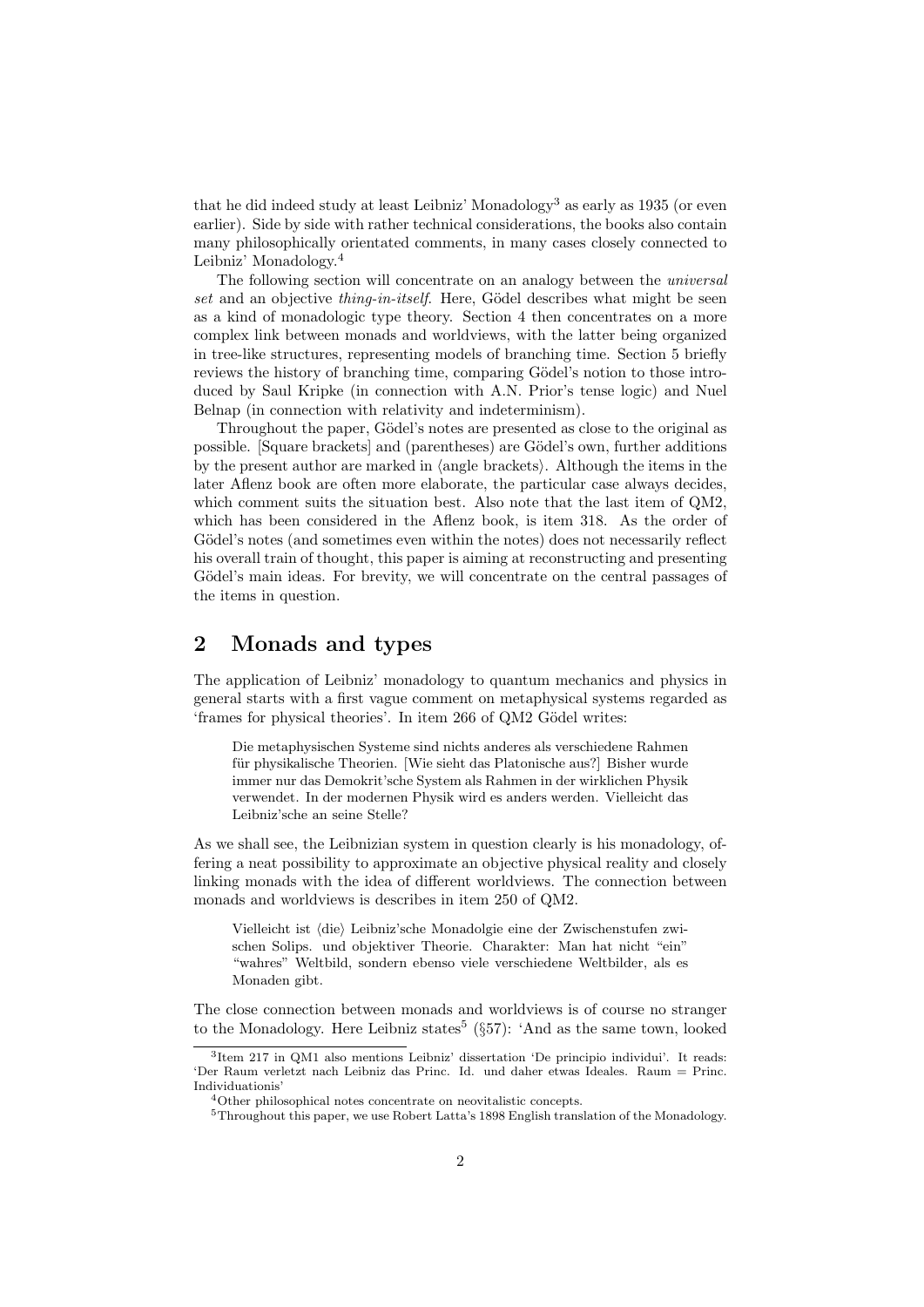at from various sides, appears quite different and becomes as it were numerous in aspects [perspectivement]; even so, as a result of the infinite number of simple substances, it is as if there were so many different universes, which, nevertheless are nothing but aspects [perspectives] of a single universe, according to the special point of view of each Monad.'

In the aforementionend item 250, Gödel then begins his detailed description of an approximation of an objective theory by pointing at an analogy between the *universal set* and an objective *thing-in-itself*. Whereas type theory can be seen as an approximation of the (non-existent) contradictory universal set, an infinite layering of monadologic structures is able to approximate an objective thing-in-itself as well as an (non-existing) objective physical theory. In his Aflenz book, item 250 begins with the following table:

Analogie zwischen "Allmenge" und "Ding-an-sich":

| Russell Antin.                                                 | Planck Antin.               |
|----------------------------------------------------------------|-----------------------------|
| In keiner mathematischen The- In keiner Annäherung an die      |                             |
| orie kommt die Allmenge vor. Wirklichkeit kommt ein vollkom-   |                             |
| (Nur in der widerspruchsvollen   men "objektives" Ding-an-sich |                             |
| alten.                                                         | vor. (Außer in der wider-   |
|                                                                | spruchsvollen klassischen.) |

The role of a theory of types is maybe best described in the corresponding item in QM2:

Hauptproblem: Für die physikalische Theorie dasselbe leisten, was die Typentheorie für die Logik geleistet hat. D.h., welches ist die Struktur derjenigen<sup>6</sup> Folge von Theorien, welche die klassische Theorie einer "objektiven Welt" zu ersetzen und zu approxim. hat? Ein wesentlicher Bestandteil dabei muss offenbar die "atomistische" (monadologische) Struktur der Welt  $\langle \sin \rangle$ .

Before we have a closer look at the layers of typed monadologies, it is worth considering Gödel's concept of solipsism. As described in item 250, monadology is seen as an intermediate stage between solipsism and an objective theory. In this respect, solipsism represents an isolated and highly subjective worldview, which does not accept—or rather ignores—the existence of any other viewpoints. The way to overcome this isolation (and at the same time the step into a monadologic world) is the process of an approval of the existence of other entities, i.e. of other monads. In item 254 of the Aflenz book, Gödel very briefly mentions this idea as:

Monadologie = Solips. + Anerkennung des Du

Here, the main constituent is indeed the 'acceptance' or 'approval' ('Anerkennung') of other monads, i.e. of other worldviews, which do exist in different (coexisting) solipsistic worlds. This change of perspective is clearly expressed in item 265 of QM2:

Quantenmechanik: Einfachste Beschreibung der Welt ist nicht mehr als objektive Welt der Dinge (invariante Beschreibung), sondern Beschreibung der verschiedenen Solips. Welten + Transform. Gesetze.

 ${}^{6}$ Gödel's footnote: transfiniten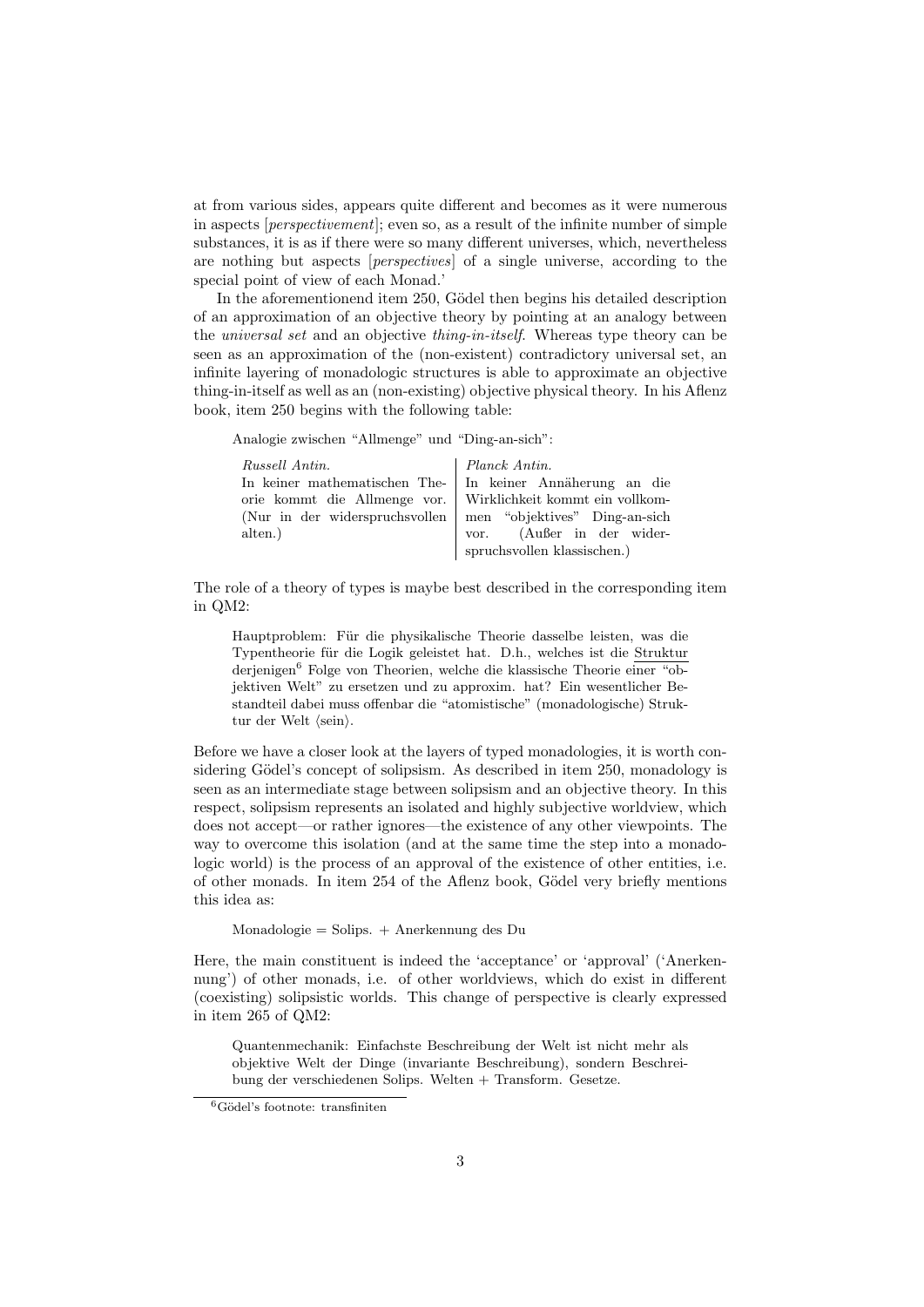Once an isolated solipsism has been overcome, one ends up with a first layer consisting of an infinite set of monads. This very first layer can be characterized by the absense of the Leibnizian concept of a 'universal harmony'  $(\S 59)$ , which interconnects the monads. Nevertheless, the simple substances do comprise an inner activity, as Leibniz describes in §18: 'All simple substances [...] have a certain self-sufficiency which make them the sources of their internal activities and, so to speak, incorporeal automata.' A first level of harmony is given by Gödel again in item 250 of QM2:

(Die) Leibniz'sche Monadologie ist als Zwischending zwischen Solips. und objektiver Welt nicht willkürlich, denn:  $\langle Der \rangle$  Grund, weswegen man bei Solips. nicht stehen bleiben kann, ist das Du. D.h., es bestehen gleichberechtigte "Selbste", zwischen denen dann offenbar Abhängigkeiten bestehen müssen. [Das ist das Schema (Struktur) der Monadentheorie.] (Die Art dieser Abhängigkeiten kann am besten beschrieben werden durch Spiegelung, aber nicht Spiegelung des Universums, sondern bloß Spiegelung seiner selbst durch tausende von Spiegeln.)

Here Gödel follows exactly Leibniz' description of a *universal harmony* amongst the infinite set of monads or simple substances, at least as far as the mirroring relation between the monads is concerned. In §56 of the Monadology Leibniz writes: 'Now this connexion or adaptation of all created things to each and of each to all, means that each simple substance has relations which express all the others, and, consequently, that it is a perpetual mirror of the universe.'

Approximating an objective physical theory by means of a kind of monadologic type theory, Gödel certainly has to reject Leibniz' 'consequence', a mirroring of the entire universe. Also, the actual mirroring is an iterated process and takes place in distinct layers of monadologic theories, thus paralleling the layers of set theoretic types. In item 250b of the Aflenz book, Gödel describes this iteration as follows:

Zum Prinzip, welches von  $T$  zu  $T'$  führt:  $T_0$ , es sind nur die Monaden da (ohne Inhalt, d.h. Vorstellungen).  $T_1$ , jede Monade enthält das Bild der übrigen (leeren) Monaden.  $T_2$ , jede Monade enthält das Bild der übrigen Monaden mit den Vorstellung aus  $T_1$ , usw.

At this point, the similarity to set-theoretic types becomes evident: The empty monads resemble 'empty' objects, for instance natural numbers. On the next layer the mirroring monads resemble sets of naturals numbers, and on the following layer they resemble sets of sets of natural numbers, and so on.

Summing up, Gödel clearly underlines a strong parallel between a logical and a monadologic type theory, both constituting an infinite approximation of something unreal and contradictory, the universal set in one case, an objective thing-in-itself in the other. In both cases, a necessary component is an initial step from a single isolated entity to an infinite set of objects. The overall situation is nicely summarized by Gödel himself in item 248 of his Aflenz notes:

Bei konsequenter Durchführung der pos. Quantenmechanik muss irgendwo das intersubjektive Moment hineinkommen (Loskommen vom Solipsismus). D.h., die unendlich vielen Gesichtspunkte (subjektive Weltbilder) sind gesetzmäßig verknüpft, ohne dass diese gesetzmäßige Verknüpftheit auf ein gemeinsames "Ding-an-sich" zurückgeführt wird<sup>7</sup> (= Unterschied

 $7$ Gödel's footnote: oder Ding-an-sich sehr eigenschaftsarm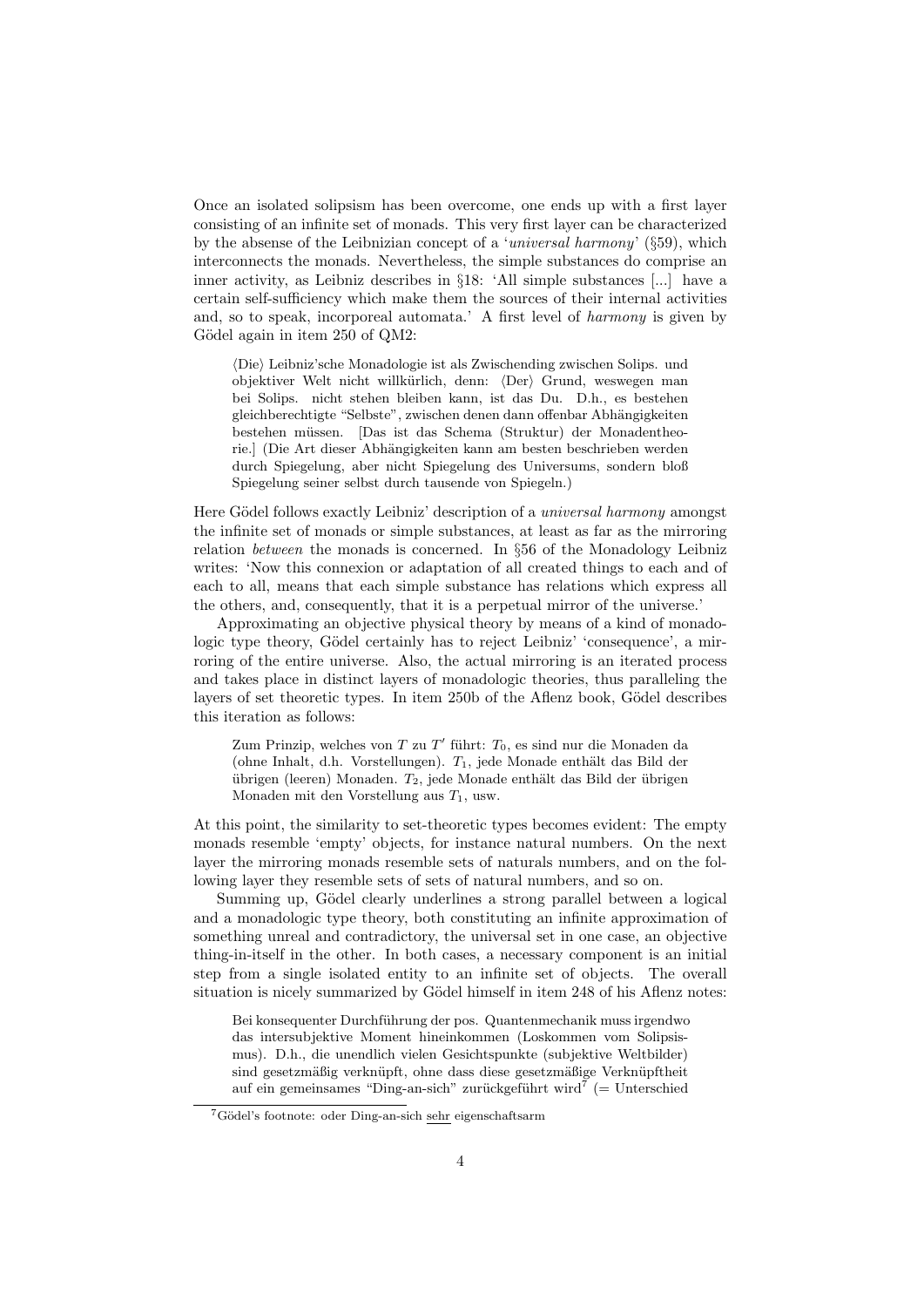gegenüber alter Physik). Hier transfinites Moment, da die Abbildung selbst wieder abgebildet wird.

#### 3 Branching time and a theory of the the soul

Up to now, each Monad comprises exactly one point of view, thus establishing a clear one–to–one relation between monads and viewpoints. In a subsequent step, Gödel emphasises a relation between a special kind of Monad and a tree– like structure of viewpoints, the 'person'. His basic idea is again based on the Monadology. In §19, Leibniz writes: 'If we are to give the name of Soul to everything which has perceptions and desires [appetits] in the general sense which I have explained, then all simple substances or created Monads might be called souls; but as feeling  $[le sentiment]$  is something more than bare perception, I think it right that the general name of Monads or Entelechies should suffice for simple substances which have perception only, and that the name of Souls should be given only to those in which perception is more distinct, and is accompanied by memory (emphasis added).' And he continues in §26: 'Memory provides the soul with a kind of consecutiveness (emphasis added), which resembles  $|imit|$ reason, but which is to be distinguished from it.' Gödel himself states in item 273 (QM2):

Bewußtsein ist nur möglich durch Mneme.

And it is interesting to note that he repeatedly askes the question if a very simple and primitive form of life, namely the paramecium, does indeed have a memory.<sup>8</sup>

In a subsequent step, Gödel now connects the concepts memory and viewpoint. In item 322 of QM2, he obviously describes a mathematical structure  $\mathfrak{V} = (\mathcal{V}, \mathcal{P}, \mu, \rightarrow, d)$ , where  $\mathcal{V}$  is the infinite set of *viewpoints*, and  $\mathcal{P} \subset \mathcal{V}$  is the set of so-called *possible viewpoints*. If M is the set of monads,  $\mu: V \to M$ maps each viewpoint into the set of monads.  $\rightarrow$  is a partial order on the set V of viewpoints, stipulating that  $A \to B$  implies  $\mu(A) = \mu(B)$ , interpreted as 'linked by memory', both viewpoints A and B belonging to the same Monad. d denotes a metric on  $V$ , interpreted as the 'distance' between two viewpoints. Gödel himself describes this structure  $\mathfrak V$  in item 322 (QM2) as follows:

Eine "pos." Theorie der Wirklichkeit hat wahrscheinlich folgende Struktur: Grundelemente: die unendlich vielen "Gesichtspunkte". Diese zerfallen in wirkliche Gesichtspunkte und mögliche Gesichtspunkte. [Die ersten sind solche, in denen sich tatsächlich eine Monade befindet.]

- I Zwischen den verschiedenen wirklichen Gesichtspunkten bestehen Beziehungen.
	- a.) Die Gesichtspunkte A und B sind [in der Richtung  $A \rightarrow B$ ] durch Erinnerung verbunden, d.h. insbesondere, sie gehören derselben Monade an.
	- b.) Die Gesichtspunkte A, B sind nahe bzw. sind fern voneinander. [D.h., das Bild, welches die Welt für sie bietet, ist mehr oder weniger ähnlich., etc.

<sup>&</sup>lt;sup>8</sup>In item 263 (QM2), repeated in the Aflenz book, Gödel writes: 'Behauptung, dass auch ein Paramäzium (sic) (ein) Gedächtnis habe! (Nat. 1934, Bleuler, nachsehen Semon).' And in a crossed out item  $274 \text{ (OM2)}$  he askes: 'Ist das Gedächtnis des Paramäz. (sic) wahr?'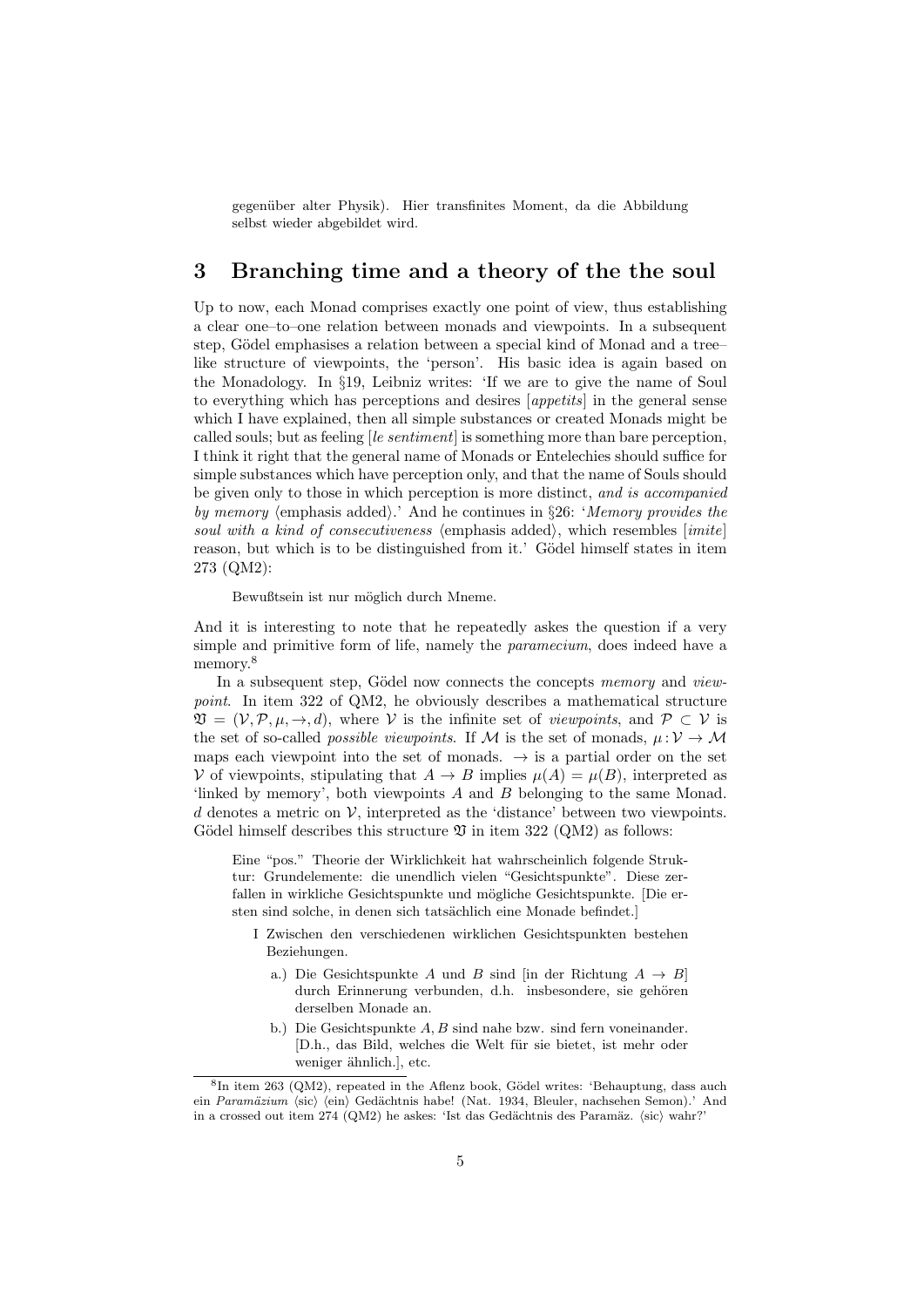Reading on, it becomes clear that the aforementioned basic structure  $\mathfrak V$  obviously has to be enhanced by a system  $F$  of functions which—for each viewpoint produce an 'image of the world', as Gödel calls it. Finally, these images are connected by physical laws if their underlying viewpoints are related by the partial order  $\rightarrow$ , the smaller the distance d between two viewpoints, the more similar their images.

- II Jedem Gesichtspunkt ist zwischengeordnet ein "Bild der Welt", dargestellt durch ein gewisses Funktionensystem.
- III Die Axiome der Physik sagen aus, dass zwischen zu verschiedenen Gesichtspunkten gehörigen "Bildern" verschiedene Beziehungen bestehen, falls diese Gesichtspunkte in bestimmter Weise durch Relationen I verknüpft sind.

The very last item of QM2 (340) now explains Gödel's concept of a 'person' and interconnects it with viewpoints, monads, the notion of free will, and the phenomenon of time. Under the heading 'Bedeutung des freien Willens und Möglichkeit seiner widerspruchsfreien Vereinigung mit Det.', Gödel writes:

Zunächst ist eine Person nur eine Menge von Gesichtspunkten. Wieso bekommt diese Menge eine Struktur (Ordnung)? Hängt zusammen mit Anm. 2, dass ein Gesichtspunkt A irgendwie als "Objekt" eines anderen Gesichtspunktes auftreten kann:  $B$  später als  $A$ , wenn  $A$  Objekt von  $B$ , aber nicht umgekehrt.

Das Phänomen der Zeit besteht

- 1. darin, dass eine mögliche Person nicht ein Gesichtspunkt, sondern eine Menge von solchen ist,
- 2. dass die Relation des "Objekt-Seins" asym. ist, oder wenigstens besteht eine Person nur aus solchen Gesichtspunkten, für welche das zutrifft, und zwar aus einer möglichst großen Menge. Dies  $\langle$ ist $\rangle$  übrigens vielleicht nur Charakteristikum derjenigen Personen, welche unserer Beobachtung zugänglich sind. [Vielleicht gibt es andere Existenzformen, z.B. mit zweidimensionaler Zeit, etc.]

Earlier in the same item, Gödel describes his idea of the possibility of a person's influence on the natural flow of time within a branching scheme of viewpoints.

Das Fortschreiten der Zeit besteht darin, dass sich der Gesichtspunkt ¨andert. Der Gesichtspunkt ist teilweise von außen (Schicksal) bestimmt, teilweise (in sehr geringem Grad) durch meinen Willen. Insofern er durch Schicksal bestimmt ist, haftet ihm das Attribut der "Rätselhaftigkeit und des Geheimnisvollen" an. Durch Training $\langle{\rm ist}\rangle$ eine größere Abhängigkeit vom Willen erreichbar (Fakirismus). [Schon durch Technik: leichtere ¨ortliche Verlegung des Gesichtspunktes.] Im Allgemeinen ist die Folge der möglichen Gesichtspunkte [zwischen denen ich zu wählen habe] durch ein Verzweigungsschema in der Richtung wachsender Zeit gegeben. Erinnerung könnte aufgefasst werden als eine Möglichkeit, den Gesichtspunkt aus diesem Schema heraus in die Vergangenheit zu verlegen.

Figure 1 reflects the overall situation, focusing on a set of viewpoints belonging to the same Monad.

Finally, the difference between 'real' ('wirklichen') and 'possible' ('möglichen') viewpoints is explained—at least to some degree—by sharpening the notion of 'person'. Again in item 340 (QM2), we get the following piece of information: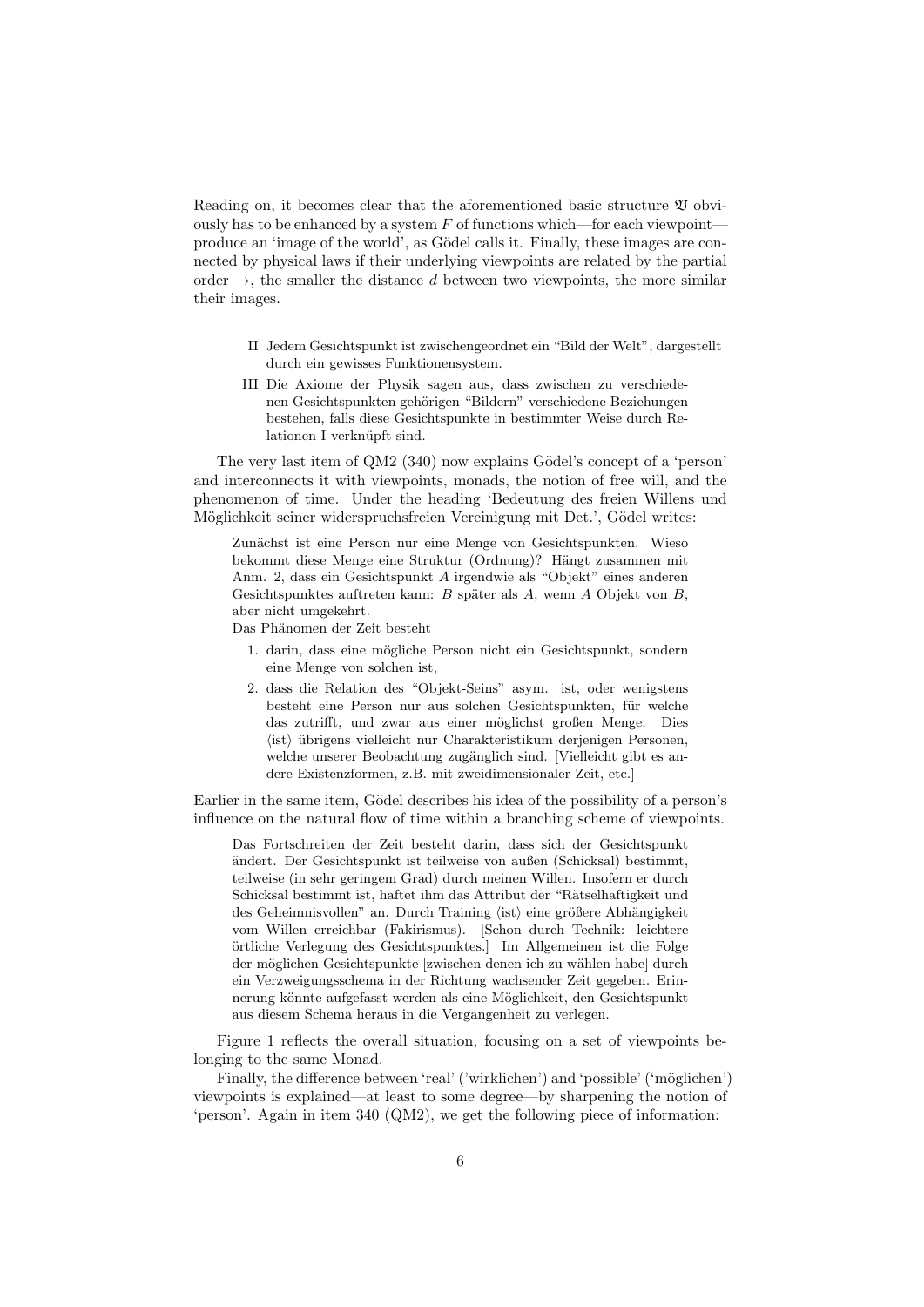

Figure 1: Gödel's theory of the soul in a nutshell. Each person comprises a tree-like structure of viewpoints which all belong to the same Monad. This very Monad rests in one of the viewpoints (marked in black) right between past and future. Memory is regarded as the possibility to change the Monad's viewpoint into the past. Each viewpoint has an 'image of the world', and if two viewpoints are transitively linked by the relation  $\rightarrow$ , the corresponding images are connected by physical laws. (Not pictured is the metric  $d$ .)

Beim Begriff einer Person ist zu unterscheiden zwischen "möglicher" Person und "wirklicher Person". Nicht je zwei mögliche Personen "passen zusammen". Die Menge der wirklichen Personen muss eine Menge von "zueinander passenden" Personen sein. [Dies ist das Wechselwirkungsproblem der Teilchen.] D.h., die Frage, ob eine Menge eine mögliche Person ist, ist so zu verstehen, ob sie ergänzt werden kann zu einer vollständigen möglichen Menge von Personen. Je nach dem, ob die Ergänzung auf viele oder wenige Arten möglich ist, wird man von einer Wahrscheinlichkeit sprechen.

### 4 The history of branching time revisited

In 1950, Arthur N. Prior (1914–1969), well known for his founding work in modern temporal logic, had become interested in the logical studies of the Megarian logician Diodorus. Based on Diodorus ideas concerning time and possibility, Prior represented propositions as infinite sequences of truth values, reflecting the present as well as the future development of that very proposition in terms of truth. If p now is a proposition in this sense, the proposition  $\Diamond p$  (again an infinite sequence) has to be interpreted as follows: An element of  $\Diamond p$  is true, if an element either at the corresponding or any 'later' position in  $p$  is true. In  $(Prior, 1957)$ , Prior then erroneously specified  $S4$  to be the underlying logical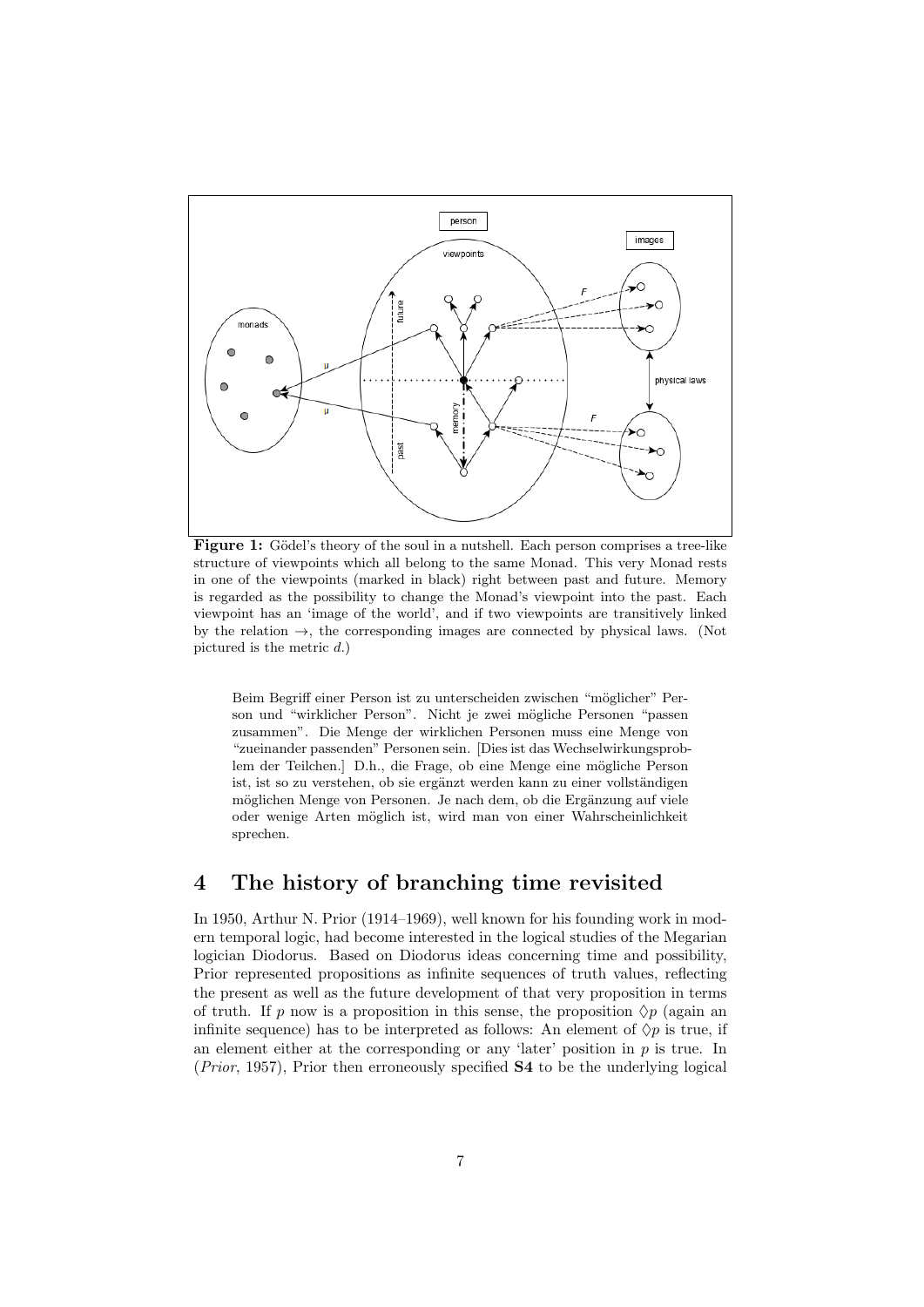system. Very soon, Saul Kripke, who had discovered the error<sup>9</sup>, wrote a letter to Prior which in  $(\emptyset hrtr\emptyset m, 2010)$  is described as 'one of the most important events in the history of logic during the  $20^{th}$  century.' Kripke writes (*Kripke*, 1958): 'Now in an indetermined system, we perhaps should not regard time as a linear series, as you have done. Given the present moment, there are several possibilities for what the next moment may be like  $-$  and for each possible next moment, there are several possibilities for the next moment after that. Thus the situation takes the form, not of a linear sequence, but of a 'tree'.' At the same time, Kripke was able to show that these models of branching time indeed satisfy the logic **S4**. Following ( $\mathcal{O}$ hrstrøm, 2010), this was the very first appearence of the idea of branching time models.

Many years later, in 1992, the American philosopher and logician Nuel Belnap, who had been in close contact to Prior in the 1950s, carried Kripke's idea over to physics, turning branching time into a relativistic spatio-temporal variant, branching space-time (BST), as an attempt 'to do metaphysics in a mathematically rigorous way, with the desideratum: be compatible with current physical theories' (Placek  $\mathcal B$  Belnap, 2012). Whereas traditional physicists regarded the flow of time as a linear temporal order on the infinite set of Euclidean three-dimensional spaces, Belnap now described a tree-like 'causal order' on the Minkowski space of four-dimensional 'possible point events', thus merging indeterminism and relativity. As a central disadvantage, Belnap regarded his theory as 'remote from real physics' (Belnap, 1992) and later added that it had '(for better or worse) no concept of laws of nature, although it is laws–friendly, since it has modalities and propositions, both rigorously defined' (Placek  $\mathcal B$  Belnap, 2012).

Unknown until very recently, Kurt Gödel must have had his idea of branching time already in or even before 1935, immediately integrating it into his theory of the soul. Although Leibniz conception of the soul as a Monad with a memory could have been realized incorporating linear time, Gödel combined it with his thoughts about free will and indeterminism, notions Belnap considered nearly sixty years later. It should therefore be well worth repeating Gödel's headline for item 340 of QM2, in which he presents the concept of branching time: 'Bedeutung des freien Willens und Möglichkeit seiner widerspruchsfreien Vereinigung mit Det.'

The major differences between Gödel's and Belnap's conceptions are twofold: Firstly, Gödel's primitives are viewpoints and a relation consisting of 'links by memory', whereas Belnap's corresponding primitives are possible point events and a causal ordering relation, respectively. The second difference concerns the underlying topology. Whereas in Belnap's theory the entire set of point events is connected by the causal order, Gödel regards a non-trivial clustering of viewpoints, with certain tree-like clusters, the 'persons', playing a special role, their viewpoints being connected to the same Monad. Furthermore, Gödel's firm connection between viewpoints and physical images allows for a smooth transition from metaphysical structures to physics itself.

<sup>&</sup>lt;sup>9</sup>Kripke had noted that  $\Box \Diamond p \lor \Box \Diamond \neg p$  was valid in Prior's system but could not be deduced in S4.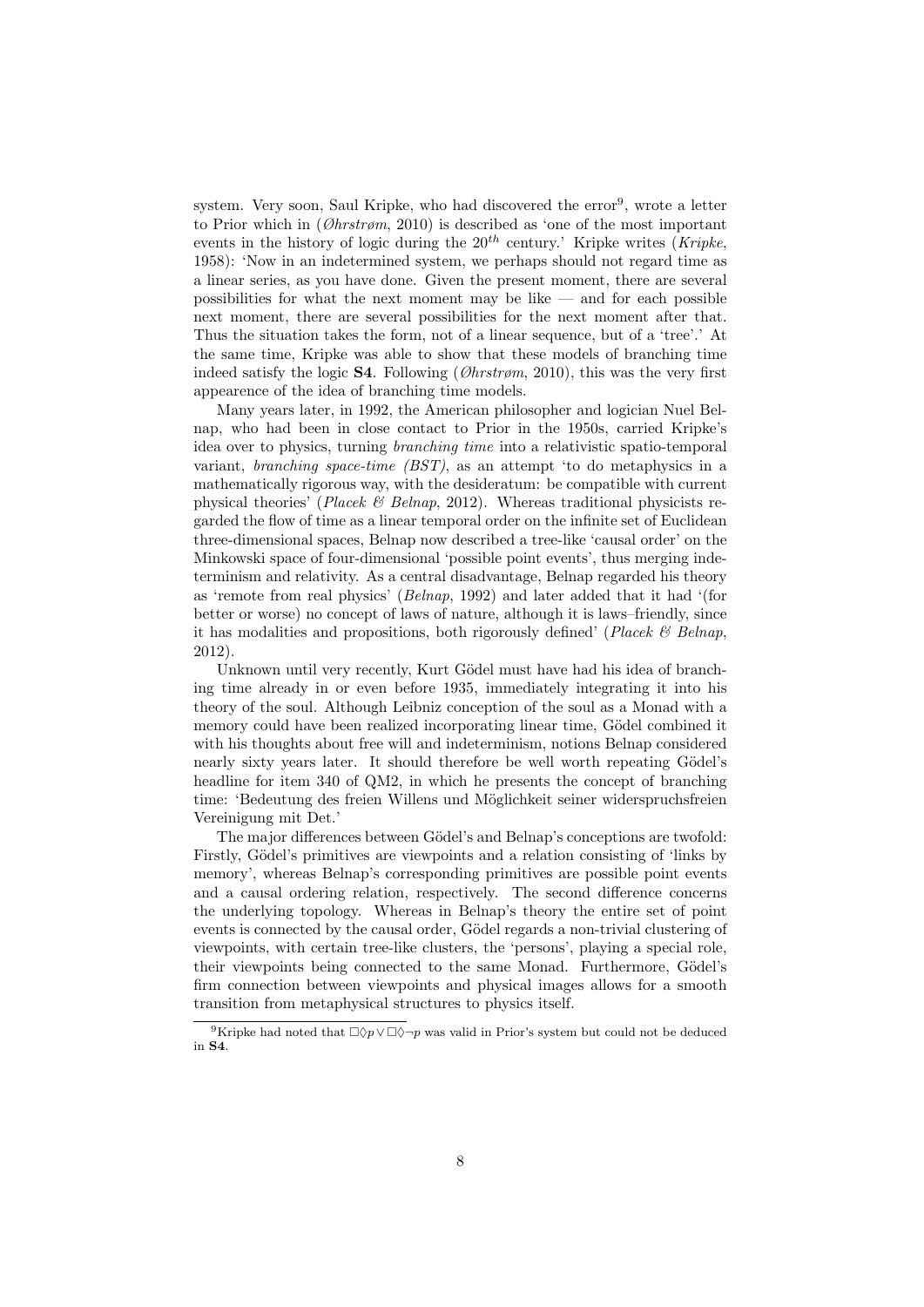### 5 Conclusion

When Oscar Morgenstern noted in his diary (August 28, 1970), that Gödel had stated that his ontological proof for the existence of God was nothing but a logical investigation, he certainly did not see the entire heavy-weighted background. Gödel worked on his ontological proof at least from 1940 on and kept revising it until 1970, when he finally stated that he was satisfied with his latest vari $art<sup>10</sup>$ . The motivation for this kind of metaphysical work is precisely expressed in his notebook *MaxPhil IX*<sup>11</sup> (pp. 78), where Gödel calls it his main goal in philosophy to define and axiomatize the uppermost philosophical concepts and deduce conclusions and theorems with mathematical rigidity. And in a conversation with Rudolf Carnap in 1940, published in  $(Gierer, 1997)$ , Gödel says: 'Man könnte  $\langle \text{ein} \rangle$  exaktes Postulatensystem aufstellen mit solchen Begriffen, die gewöhnlich für metaphysisch gehalten werden: "Gott", "Seele", "Ideen". Wenn das exakt gemacht würde, wäre nichts dagegen einzuwenden.' Carnap himself then mentions the analogy to theoretical physics. All these facts clearly underline the essence of Gödel's metaphysical program.

The now discovered and transcribed notes concerning the formalization and axiomatisation of the concept of 'soul' on the basis of Leibniz' Monadology therefore contribute to a deeper understanding of Gödel's metaphysical plan, about which Hao Wang wrote in 1987 (Wang, 1987, p.29): 'But G appears to have sometimes aimed for at an even higher level of achievement: doing for metaphysics what Newton did for physics  $\langle ... \rangle$ . I am not able to determine how far G progressed toward such ambitious goals or what evidence he had for believing them attainable.' The notes also show that, although Gödel never published anything about his idea of branching time, he foresaw all the main features which branching space-time brought into physics, nearly sixty years before this theory was finally published.

### References

Belnap, N. (1992). Branching space-time. Synthese 92(3), 385–434.

- Gierer, A. (1997). Gödel meets Carnap: a prototypical discourse on science and religion. Zygon 32(2), 207–217.
- Gödel, K. (1970). Ontological proof. Printed in  $(Gödel, 1995)$ , 403–404.
- Gödel, K. (1995). Collected Works. Vol. III. Unpublished Essays and Lectures, edited by S. Feferman, J. W. Dawson jr., W. Goldfarb, C. Parsons, R. Solovay. Oxford University Press.
- Kanckos, A., & Lethen, T. (2019). The Development of Gödel's Ontological Proof. The Review of Symbolic Logic, 1–19.
- Kripke, S. (1958). Letter to A.N. Prior (September 3, 1958). The Prior Collection, Bodleian Library, Oxford. Printed in (Øhrstrøm, 2010).

 $10$ For the 1970 variant, see (Gödel, 1970). For an exposition of Gödel's different variants and their development, see (Kanckos & Lethen, 2019).

 $11$ Kurt Gödel Papers, Box 6b, Folder 69, item accession 030095.